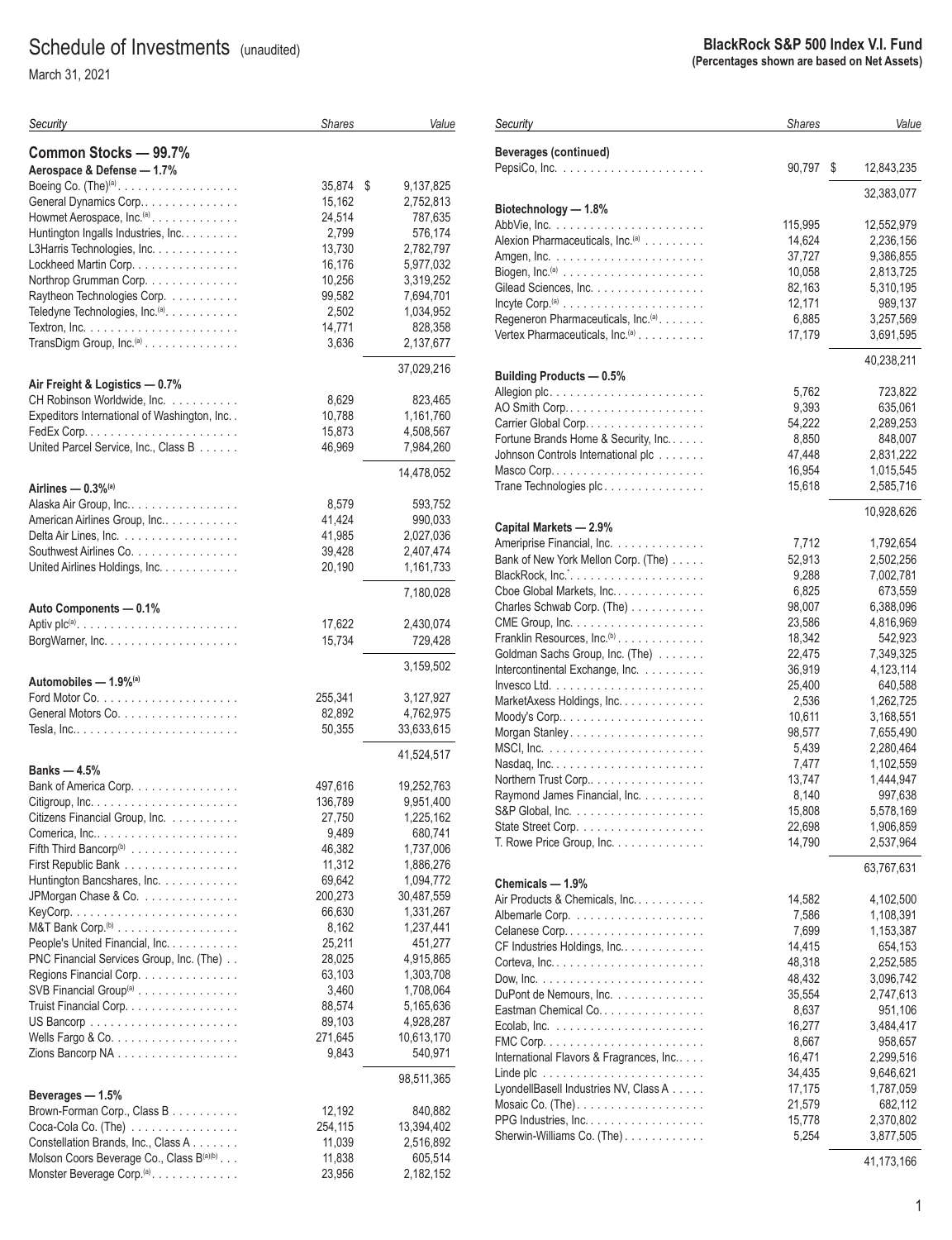March 31, 2021

| Security                                                                | <b>Shares</b> | Value           |
|-------------------------------------------------------------------------|---------------|-----------------|
| Commercial Services & Supplies - 0.4%                                   |               |                 |
|                                                                         | 5,802         | \$<br>1,980,281 |
|                                                                         | 13,609        | 1,478,074       |
| Republic Services, Inc.                                                 | 13,148        | 1,306,254       |
|                                                                         | 15,270        | 525,593         |
| Waste Management, Inc                                                   | 25,660        | 3,310,653       |
|                                                                         |               |                 |
| <b>Communications Equipment - 0.9%</b>                                  |               | 8,600,855       |
| Arista Networks, Inc. <sup>(a)</sup>                                    | 3,571         | 1,078,049       |
| Cisco Systems, Inc.                                                     | 277,625       | 14,355,989      |
| F5 Networks, $Inc^{(a)}$                                                | 4,245         | 885,592         |
| Juniper Networks, Inc.                                                  | 19,682        | 498,545         |
| Motorola Solutions, Inc.                                                | 11,295        | 2,124,025       |
|                                                                         |               | 18,942,200      |
| Construction & Engineering - 0.0%                                       |               |                 |
| Quanta Services, Inc.                                                   | 9,386         | 825,780         |
| <b>Construction Materials - 0.1%</b>                                    |               |                 |
| Martin Marietta Materials, Inc.                                         | 4,160         | 1,397,011       |
| Vulcan Materials Co.                                                    | 8,623         | 1,455,132       |
|                                                                         |               |                 |
| Consumer Finance - 0.6%                                                 |               | 2,852,143       |
| American Express Co.                                                    | 43,010        | 6,083,334       |
| Capital One Financial Corp                                              | 30,109        | 3,830,768       |
| Discover Financial Services.                                            | 19,787        | 1,879,567       |
| Synchrony Financial.                                                    | 36,266        | 1,474,576       |
|                                                                         |               |                 |
| Containers & Packaging - 0.3%                                           |               | 13,268,245      |
|                                                                         | 101,257       | 1,182,682       |
| Avery Dennison Corp                                                     | 5,339         | 980,507         |
|                                                                         | 21,850        | 1,851,569       |
| International Paper Co.                                                 | 26,257        | 1,419,716       |
| Packaging Corp. of America                                              | 6,109         | 821,538         |
|                                                                         | 10,914        | 500,080         |
|                                                                         | 17,741        | 923,419         |
|                                                                         |               | 7,679,511       |
| Distributors - 0.1%                                                     |               |                 |
|                                                                         | 9,636         | 1,113,825       |
|                                                                         | 18,703        | 791,698         |
|                                                                         | 2,525         | 871,731         |
|                                                                         |               | 2,777,254       |
| Diversified Financial Services - 1.4%                                   |               |                 |
| Berkshire Hathaway, Inc., Class B(a)                                    | 125,009       | 31,936,049      |
| Diversified Telecommunication Services - 1.4%                           |               |                 |
|                                                                         | 468,193       | 14,172,202      |
| Lumen Technologies, Inc.                                                | 62,562        | 835,203         |
| Verizon Communications, Inc. <sup>(b)</sup>                             | 271,881       | 15,809,880      |
|                                                                         |               | 30,817,285      |
| Electric Utilities - 1.7%                                               |               |                 |
| Alliant Energy Corp.                                                    | 15,821        | 856,865         |
| American Electric Power Co., Inc                                        | 33,010        | 2,795,947       |
| Duke Energy Corp.                                                       | 50,315        | 4,856,907       |
| Edison International                                                    | 24,738        | 1,449,647       |
| Entergy Corp. $\ldots \ldots \ldots \ldots \ldots \ldots \ldots \ldots$ | 13,122        | 1,305,245       |
|                                                                         | 14,635        | 871,222         |
| Eversource Energy                                                       | 22,836        | 1,977,369       |
|                                                                         | 63,781        | 2,789,781       |
| FirstEnergy Corp.                                                       | 35,295        | 1,224,384       |
| NextEra Energy, Inc.                                                    | 128,715       | 9,732,141       |
| NRG Energy, Inc                                                         | 15,211        | 573,911         |
| Pinnacle West Capital Corp.                                             | 7,769         | 632,008         |
|                                                                         | 51,355        | 1,481,078       |
| 2                                                                       |               |                 |

#### **BlackRock S&P 500 Index V.I. Fund (Percentages shown are based on Net Assets)**

| Security                                                                                     | <b>Shares</b>    | Value                  |
|----------------------------------------------------------------------------------------------|------------------|------------------------|
| <b>Electric Utilities (continued)</b>                                                        |                  |                        |
| Southern Co. $(The)$                                                                         | 69,029           | \$<br>4,290,843        |
|                                                                                              | 34,802           | 2,314,681              |
|                                                                                              |                  | 37,152,029             |
| Electrical Equipment - 0.6%                                                                  |                  |                        |
| Eaton Corp. plc                                                                              | 14,860<br>26,315 | 1,898,068              |
| Emerson Electric Co.                                                                         | 39,177           | 3,638,838<br>3,534,549 |
| Generac Holdings, Inc. <sup>(a)</sup>                                                        | 4,107            | 1,344,837              |
| Rockwell Automation, Inc.                                                                    | 7,760            | 2,059,815              |
|                                                                                              |                  | 12,476,107             |
| Electronic Equipment, Instruments & Components - 0.7%                                        |                  |                        |
| Amphenol Corp., Class A                                                                      | 38,998           | 2,572,698              |
|                                                                                              | 9,351            | 1,549,928              |
|                                                                                              | 51,033           | 2,220,446              |
| FLIR Systems, Inc                                                                            | 9,098            | 513,764                |
| IPG Photonics Corp. <sup>(a)</sup>                                                           | 2,423            | 511,108                |
| Keysight Technologies, Inc. <sup>(a)</sup>                                                   | 12,327           | 1,767,692              |
| TE Connectivity Ltd                                                                          | 21,593           | 2,787,872              |
| Trimble, $Inc^{(a)} \dots \dots \dots \dots \dots \dots \dots \dots$                         | 16,702           | 1,299,248              |
| Zebra Technologies Corp., Class A(a)                                                         | 3,561            | 1,727,726              |
|                                                                                              |                  | 14,950,482             |
| Energy Equipment & Services - 0.2%                                                           |                  |                        |
| Baker Hughes Co. <sup>(b)</sup> .                                                            | 46,544           | 1,005,816              |
|                                                                                              | 57,407           | 1,231,954              |
|                                                                                              | 26,419           | 362,469                |
| Schlumberger NV                                                                              | 92,983           | 2,528,208              |
|                                                                                              |                  | 5,128,447              |
| Entertainment - 2.1%<br>Activision Blizzard, Inc.                                            | 50,778           | 4,722,354              |
|                                                                                              |                  |                        |
| Electronic Arts, Inc.                                                                        | 18,920           | 2,561,200              |
| Live Nation Entertainment, Inc. <sup>(a)</sup>                                               | 9,551            | 808,492                |
|                                                                                              | 29,027           | 15,142,225             |
| Take-Two Interactive Software, Inc. <sup>(a)</sup> .                                         | 7,683            | 1,357,586              |
| Walt Disney Co. $(The)^{(a)}$                                                                | 118,953          | 21,949,208             |
|                                                                                              |                  | 46,541,065             |
| Equity Real Estate Investment Trusts (REITs) - 2.4%<br>Alexandria Real Estate Equities, Inc. | 8,016            | 1,317,029              |
| American Tower Corp.                                                                         | 29,103           | 6,957,363              |
| AvalonBay Communities, Inc.                                                                  | 9,249            | 1,706,533              |
| Boston Properties, Inc.                                                                      | 9,085            | 919,947                |
| Crown Castle International Corp.                                                             | 28,493           | 4,904,500              |
|                                                                                              | 18,517           | 2,607,934              |
| Digital Realty Trust, Inc. <sup>(b)</sup>                                                    | 24,845           | 1,041,751              |
| Duke Realty Corp.                                                                            | 5,809            |                        |
|                                                                                              |                  | 3,947,738              |
| Equity Residential                                                                           | 22,327           | 1,599,283              |
| Essex Property Trust, Inc.                                                                   | 4,253            | 1,156,136              |
| Extra Space Storage, Inc.                                                                    | 8,388            | 1,111,829              |
| Federal Realty Investment Trust <sup>(b)</sup> .                                             | 4,684            | 475,192                |
| Healthpeak Properties, Inc.                                                                  | 35,961           | 1,141,402              |
| Host Hotels & Resorts, Inc. <sup>(a)</sup>                                                   | 44,281           | 746,135                |
| Iron Mountain, Inc.                                                                          | 19,590           | 725,026                |
| Kimco Realty Corp.                                                                           | 29,782           | 558,412                |
| Mid-America Apartment Communities, Inc                                                       | 7,396            | 1,067,687              |
|                                                                                              | 48,768           | 5,169,408              |
|                                                                                              | 9,905            | 2,444,158              |
| Realty Income Corp                                                                           | 23,586           | 1,497,711              |
| Regency Centers Corp.                                                                        | 10,946           | 620,748                |
| SBA Communications Corp.                                                                     | 7,222            | 2,004,466              |
| Simon Property Group, Inc.                                                                   | 21,195           | 2,411,355              |
|                                                                                              | 18,934           | 830,445                |
|                                                                                              | 24,186           | 1,290,081              |
| Vornado Realty Trust                                                                         | 10,876           | 493,662                |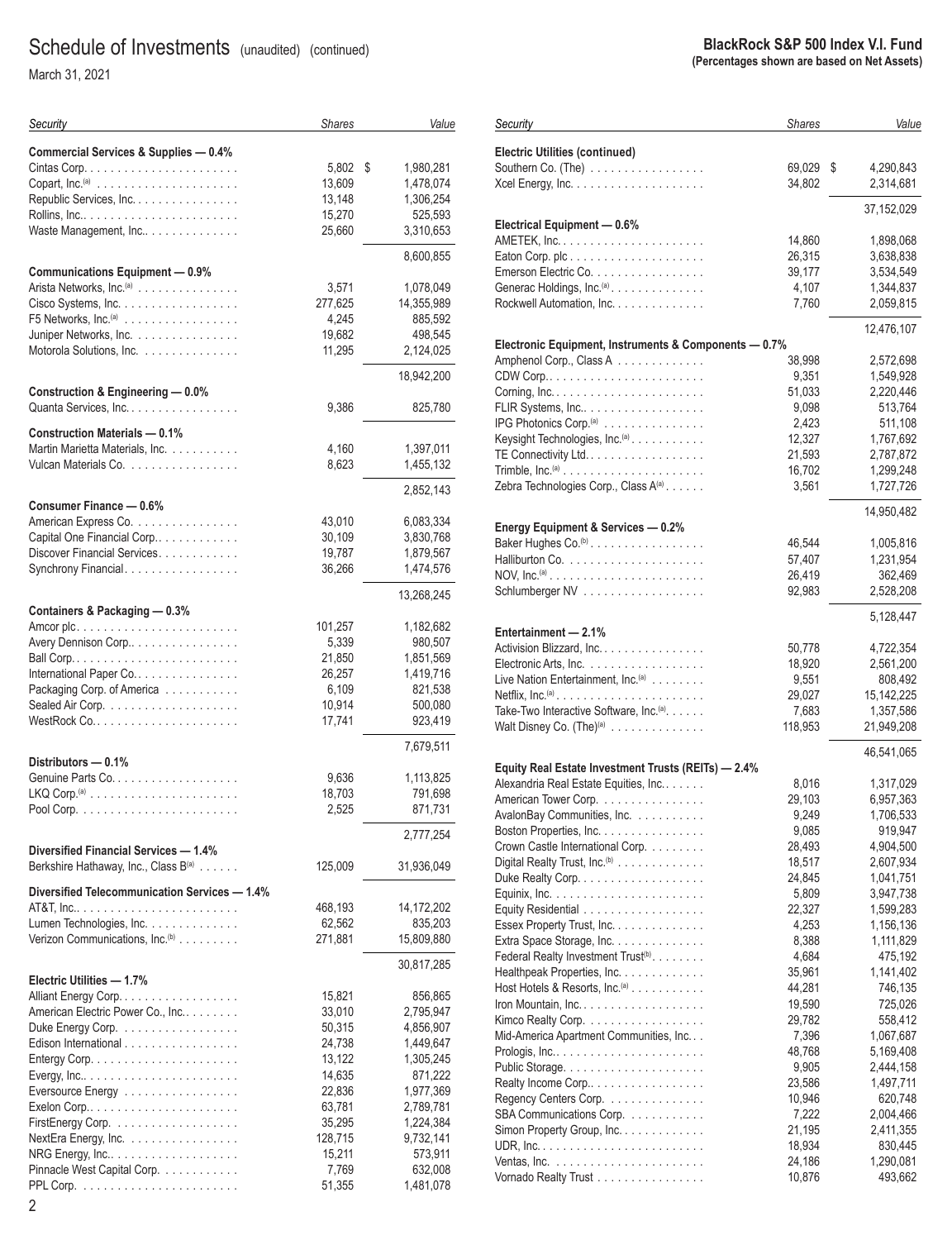March 31, 2021

| Security                                                                         | <b>Shares</b>    | Value                  |
|----------------------------------------------------------------------------------|------------------|------------------------|
| Equity Real Estate Investment Trusts (REITs) (continued)                         |                  |                        |
|                                                                                  | 27,874           | \$<br>1,996,615        |
| Weyerhaeuser Co                                                                  | 49,513           | 1,762,663              |
|                                                                                  |                  | 52,505,209             |
| Food & Staples Retailing - 1.3%                                                  |                  |                        |
| Costco Wholesale Corp.                                                           | 28,990           | 10,218,395             |
|                                                                                  | 50,024           | 1,800,364              |
| Walgreens Boots Alliance, Inc.                                                   | 33,260<br>46,625 | 2,618,892<br>2,559,713 |
|                                                                                  | 91,086           | 12,372,211             |
|                                                                                  |                  |                        |
| Food Products - 1.0%                                                             |                  | 29,569,575             |
| Archer-Daniels-Midland Co                                                        | 36,903           | 2,103,471              |
| Campbell Soup Co. <sup>(b)</sup>                                                 | 12,707           | 638,781                |
| Conagra Brands, Inc.                                                             | 32,012           | 1,203,651              |
|                                                                                  | 39,879           | 2,445,380              |
|                                                                                  | 9,668            | 1,529,091              |
| Hormel Foods Corp. <sup>(b)</sup> .<br>JM Smucker Co. (The)                      | 18,030<br>7,362  | 861,473<br>931,514     |
|                                                                                  | 16,443           | 1,040,842              |
| Kraft Heinz Co. (The) $\ldots \ldots \ldots \ldots \ldots$                       | 42,464           | 1,698,560              |
| Lamb Weston Holdings, Inc.                                                       | 9,237            | 715,683                |
| McCormick & Co., Inc. (Non-Voting)                                               | 16,334           | 1,456,339              |
| Mondelez International, Inc., Class A.                                           | 92,332           | 5,404,192              |
| Tyson Foods, Inc., Class A                                                       | 19,106           | 1,419,576              |
|                                                                                  |                  | 21,448,553             |
| Gas Utilities - 0.0%                                                             |                  |                        |
| Atmos Energy Corp                                                                | 7,928            | 783,683                |
| Health Care Equipment & Supplies - 3.6%                                          |                  |                        |
| Abbott Laboratories                                                              | 116,448          | 13,955,128             |
| ABIOMED, $Inc^{(a)} \ldots \ldots \ldots \ldots \ldots \ldots$                   | 2,906            | 926,229                |
| Align Technology, Inc. <sup>(a)</sup> .<br>Baxter International, Inc.            | 4,685<br>33,157  | 2,537,068<br>2,796,461 |
| Becton Dickinson and Co.                                                         | 18,958           | 4,609,638              |
| Boston Scientific Corp. <sup>(a)</sup>                                           | 92,891           | 3,590,237              |
| Cooper Cos., Inc. (The) <sup>(b)</sup>                                           | 3,187            | 1,224,095              |
|                                                                                  | 41,539           | 9,349,598              |
| Dentsply Sirona, Inc.                                                            | 15,058           | 960,851                |
| $DexCom, Inc.(a)$<br>Edwards Lifesciences Corp. <sup>(a)</sup>                   | 6,252<br>41,021  | 2,246,906<br>3,430,996 |
| Hologic, $Inc^{(a)} \ldots \ldots \ldots \ldots \ldots \ldots$                   | 17,120           | 1,273,386              |
| IDEXX Laboratories, Inc. <sup>(a)</sup> .                                        | 5,576            | 2,728,393              |
| Intuitive Surgical, Inc. <sup>(a)</sup> .                                        | 7,712            | 5,698,705              |
|                                                                                  | 88,436           | 10,446,945             |
|                                                                                  | 9,640            | 1,870,353              |
|                                                                                  | 5,699<br>21,567  | 1,085,546<br>5,253,290 |
|                                                                                  | 3,068            | 1,274,631              |
| Varian Medical Systems, Inc. <sup>(a)</sup> .                                    | 5,851            | 1,032,877              |
| West Pharmaceutical Services, Inc.                                               | 4,895            | 1,379,313              |
| Zimmer Biomet Holdings, Inc.                                                     | 13,436           | 2,150,835              |
|                                                                                  |                  | 79,821,481             |
| Health Care Providers & Services - 2.7%                                          |                  |                        |
| AmerisourceBergen Corp                                                           | 9,358            | 1,104,899              |
|                                                                                  | 16,052           | 5,761,865              |
| Cardinal Health, Inc                                                             | 19,142<br>37,725 | 1,162,877<br>2,411,005 |
|                                                                                  | 23,065           | 5,575,733              |
| CVS Health Corp.                                                                 | 85,633           | 6,442,171              |
| DaVita, Inc. <sup>(a)</sup> . $\ldots \ldots \ldots \ldots \ldots \ldots \ldots$ | 4,551            | 490,461                |
| HCA Healthcare, Inc.                                                             | 17,341           | 3,266,004              |
| Henry Schein, Inc. <sup>(a)</sup>                                                | 9,743            | 674,605                |
|                                                                                  | 8,434            | 3,535,954              |

| Security                                                                           | <b>Shares</b> | Value           |
|------------------------------------------------------------------------------------|---------------|-----------------|
| Health Care Providers & Services (continued)                                       |               |                 |
| Laboratory Corp. of America Holdings <sup>(a)</sup>                                | 6,506         | \$<br>1,659,225 |
|                                                                                    | 10,505        | 2,048,895       |
| Quest Diagnostics, Inc                                                             | 9,002         | 1,155,317       |
| UnitedHealth Group, Inc                                                            | 62,115        | 23, 111, 128    |
| Universal Health Services, Inc., Class B                                           | 5,192         | 692,561         |
|                                                                                    |               |                 |
| Health Care Technology - 0.1%                                                      |               | 59,092,700      |
| Cerner Corp                                                                        | 19,924        | 1,432,137       |
|                                                                                    |               |                 |
| Hotels, Restaurants & Leisure - 1.8%<br>Caesars Entertainment, Inc. <sup>(a)</sup> |               |                 |
|                                                                                    | 13,538        | 1,183,898       |
|                                                                                    | 50,061        | 1,328,619       |
| Chipotle Mexican Grill, Inc. (a)(b)                                                | 1,826         | 2,594,417       |
| Darden Restaurants, Inc.                                                           | 8,697         | 1,234,974       |
| Domino's Pizza, Inc. <sup>(b)</sup> . $\ldots$ .                                   | 2,632         | 968,023         |
| Hilton Worldwide Holdings, Inc. <sup>(a)</sup>                                     | 18,532        | 2,240,890       |
| Las Vegas Sands Corp. <sup>(a)</sup>                                               | 21,939        | 1,333,014       |
| Marriott International, Inc., Class A(a)                                           | 17,712        | 2,623,324       |
| McDonald's Corp.                                                                   | 48,955        | 10,972,774      |
| MGM Resorts International                                                          | 27,384        | 1,040,318       |
| Norwegian Cruise Line Holdings Ltd. (a)(b)                                         | 23,870        | 658,573         |
| Penn National Gaming, Inc. <sup>(a)</sup> .                                        | 9,681         | 1,014,956       |
| Royal Caribbean Cruises Ltd. <sup>(a)</sup>                                        | 14,040        | 1,201,964       |
| Starbucks Corp. <sup>(b)</sup>                                                     | 77,115        | 8,426,356       |
| Wynn Resorts Ltd. <sup>(a)</sup> .                                                 | 6,665         | 835,591         |
| Yum! Brands, Inc. $\dots \dots \dots \dots \dots \dots$                            | 19,530        | 2,112,756       |
|                                                                                    |               | 39,770,447      |
| Household Durables - 0.4%                                                          |               |                 |
| DR Horton, $Inc^{(b)} \dots \dots \dots \dots \dots \dots \dots$                   | 21,319        | 1,899,949       |
|                                                                                    | 9,831         | 1,296,217       |
| Leggett & Platt, Inc. $\ldots \ldots \ldots \ldots \ldots$                         | 9,250         | 422,262         |
| Lennar Corp., Class A.                                                             | 18,377        | 1,860,304       |
| Mohawk Industries, Inc. <sup>(a)</sup>                                             | 3,744         | 720,009         |
| Newell Brands, Inc.                                                                | 23,373        | 625,929         |
|                                                                                    | 234           | 1,102,358       |
|                                                                                    |               |                 |
|                                                                                    | 17,908        | 939,095         |
|                                                                                    | 3,951         | 870,603         |
|                                                                                    |               | 9,736,726       |
| <b>Household Products - 1.5%</b>                                                   |               |                 |
| Church & Dwight Co., Inc.                                                          | 16,382        | 1,430,968       |
| $Clorox$ $Co.$ (The) $\ldots \ldots \ldots \ldots \ldots$                          | 8,379         | 1,616,141       |
| Colgate-Palmolive Co.                                                              | 55,448        | 4,370,966       |
| Kimberly-Clark Corp.                                                               | 22,517        | 3,130,989       |
| Procter & Gamble Co. (The)                                                         | 161,551       | 21,878,852      |
|                                                                                    |               | 32,427,916      |
| Independent Power and Renewable Electricity Producers - 0.0%                       |               |                 |
|                                                                                    | 44,428        | 1,191,115       |
| Industrial Conglomerates - 1.2%                                                    |               |                 |
|                                                                                    | 37,792        | 7,281,763       |
| General Electric Co.                                                               | 573,942       | 7,535,858       |
| Honeywell International, Inc.                                                      | 45,480        | 9,872,344       |
| Roper Technologies, Inc                                                            | 6,906         | 2,785,466       |
|                                                                                    |               |                 |
| Insurance — 1.9%                                                                   |               | 27,475,431      |
|                                                                                    | 40,522        | 2,073,916       |
| Allstate Corp. (The)                                                               | 19,819        | 2,277,203       |
| American International Group, Inc.                                                 | 56,400        | 2,606,244       |
|                                                                                    | 14,750        | 3,394,123       |
| Arthur J Gallagher & Co.                                                           | 12,846        | 1,602,795       |
|                                                                                    | 4,048         | 573,885         |
|                                                                                    | 29,442        | 4,650,953       |
| Cincinnati Financial Corp.                                                         | 9,636         | 993,375         |
|                                                                                    |               |                 |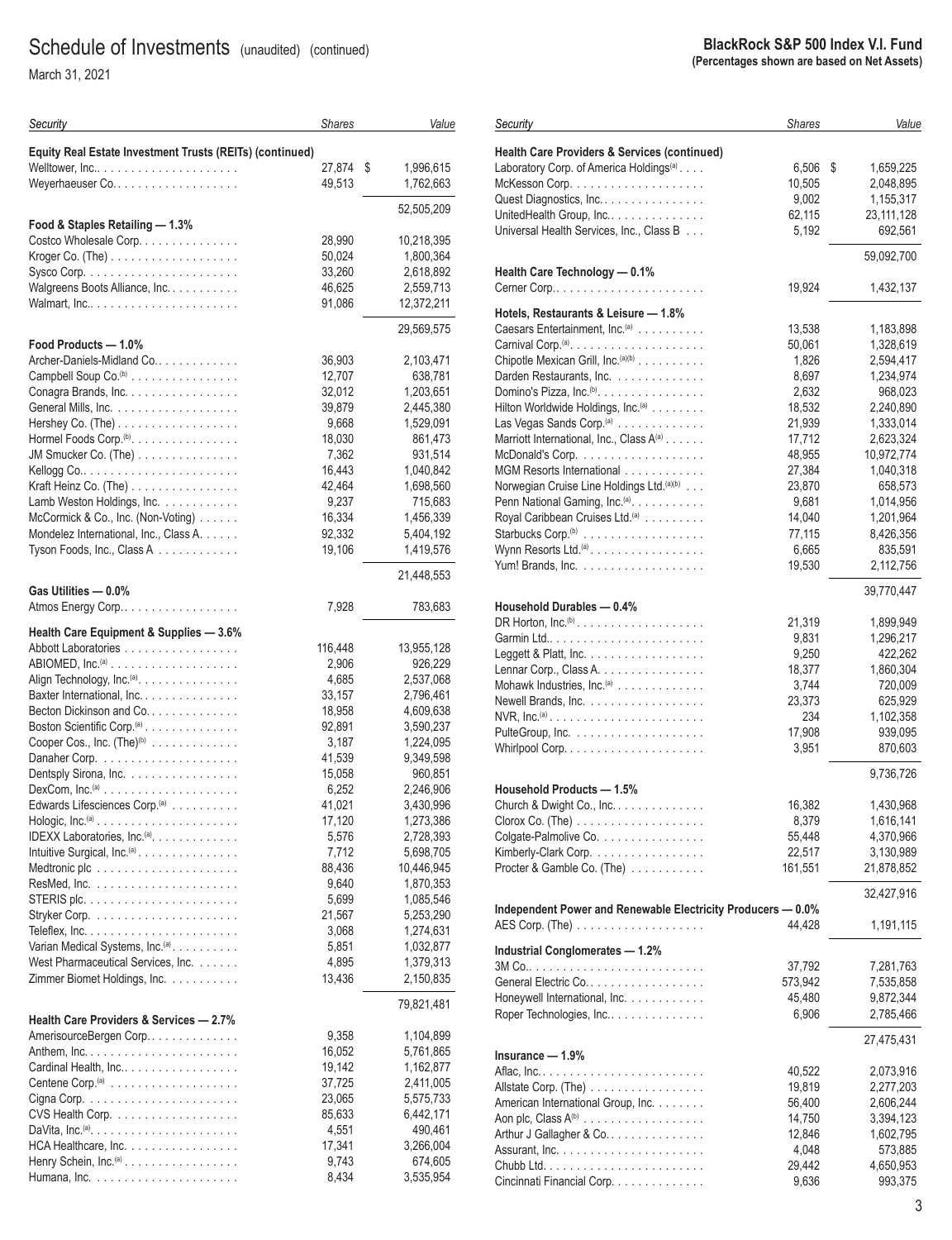March 31, 2021

| Security                                                             | <b>Shares</b> | Value         |
|----------------------------------------------------------------------|---------------|---------------|
| Insurance (continued)                                                |               |               |
| Everest Re Group Ltd.                                                | 2,723         | \$<br>674,787 |
|                                                                      | 5,997         | 579,490       |
| Hartford Financial Services Group, Inc. (The)                        | 23,541        | 1,572,303     |
| Lincoln National Corp.                                               | 11,395        | 709,567       |
|                                                                      | 14,825        | 760,226       |
| Marsh & McLennan Cos., Inc.                                          | 33,307        | 4,056,793     |
|                                                                      | 49,927        | 3,035,062     |
| Principal Financial Group, Inc.                                      | 16,314        | 978,187       |
| Progressive Corp. (The)                                              | 38,412        | 3,672,571     |
| Prudential Financial, Inc                                            | 26,451        | 2,409,686     |
| Travelers Cos., Inc. (The)                                           | 16,460        | 2,475,584     |
|                                                                      | 14,011        | 389,926       |
| Willis Towers Watson plc.                                            | 8,292         | 1,897,873     |
| WR Berkley Corp. <sup>(b)</sup>                                      | 8,711         | 656,374       |
| Interactive Media & Services — 5.9%(a)                               |               | 42,040,923    |
| Alphabet, Inc., Class A                                              | 19,681        | 40,592,456    |
| Alphabet, Inc., Class C.                                             | 18,952        | 39,204,676    |
| Facebook, Inc., Class A                                              | 157,710       | 46,450,326    |
|                                                                      | 51,826        | 3,297,689     |
|                                                                      |               | 129,545,147   |
| Internet & Direct Marketing Retail - 4.5%                            |               |               |
| Amazon.com, Inc. <sup>(a)</sup>                                      | 28,071        | 86,853,920    |
| Booking Holdings, Inc. <sup>(a)</sup>                                | 2,703         | 6,297,557     |
|                                                                      | 42,022        | 2,573,427     |
|                                                                      | 8,149         | 1,643,409     |
| Expedia Group, Inc. <sup>(a)</sup>                                   | 9,080         | 1,562,850     |
| IT Services - 5.2%                                                   |               | 98,931,163    |
| Accenture plc, Class A                                               | 41,627        | 11,499,459    |
| Akamai Technologies, Inc. <sup>(a)</sup> .                           | 10,686        | 1,088,903     |
| Automatic Data Processing, Inc                                       | 28,003        | 5,277,725     |
| Broadridge Financial Solutions, Inc.                                 | 7,536         | 1,153,762     |
| Cognizant Technology Solutions Corp., Class A                        | 35,169        | 2,747,402     |
| DXC Technology Co. <sup>(a)</sup>                                    | 17,049        | 532,952       |
| Fidelity National Information Services, Inc.                         | 40,670        | 5,718,609     |
| Fiserv, $Inc^{(a)}$                                                  | 37,708        | 4,488,760     |
| FleetCor Technologies, Inc. <sup>(a)</sup>                           | 5,508         | 1,479,614     |
| Gartner, $Inc^{(a)} \dots \dots \dots \dots \dots \dots \dots \dots$ | 5,794         | 1,057,695     |
| Global Payments, Inc.                                                | 19,274        | 3,885,253     |
| International Business Machines Corp.                                | 58,447        | 7,788,647     |
| Jack Henry & Associates, Inc. <sup>(b)</sup>                         | 4,932         | 748,283       |
| Mastercard, Inc., Class A.                                           | 57,477        | 20,464,686    |
|                                                                      | 21,270        | 2,084,885     |
| PayPal Holdings, Inc. <sup>(a)</sup> .                               | 76,983        | 18,694,552    |
|                                                                      | 6,350         | 1,262,126     |
|                                                                      | 111,409       | 23,588,627    |
| Western Union Co. (The)                                              | 25,704        | 633,861       |
| Leisure Products - 0.0%                                              |               | 114,195,801   |
|                                                                      | 8,195         | 787,703       |
| Life Sciences Tools & Services - 1.1%                                |               |               |
| Agilent Technologies, Inc.                                           | 20,146        | 2,561,362     |
| Bio-Rad Laboratories, Inc., Class A(a).                              | 1,365         | 779,647       |
| Illumina, Inc. <sup>(a)</sup>                                        | 9,598         | 3,686,208     |
| IQVIA Holdings, Inc. <sup>(a)</sup> .                                | 12,444        | 2,403,434     |
| Mettler-Toledo International, Inc. <sup>(a)</sup>                    | 1,527         | 1,764,739     |
|                                                                      | 7,479         | 959,481       |
| Thermo Fisher Scientific, Inc.                                       | 25,863        | 11,803,356    |
|                                                                      | 4,005         | 1,138,101     |
|                                                                      |               | 25,096,328    |
|                                                                      |               |               |

| Security                                                              | <b>Shares</b> | Value           |
|-----------------------------------------------------------------------|---------------|-----------------|
| Machinery - 1.8%                                                      |               |                 |
|                                                                       | 35,619        | \$<br>8,258,977 |
|                                                                       | 9,608         | 2,489,529       |
| Deere & Co. <sup><math>(b)</math></sup>                               | 20,493        | 7,667,251       |
| Dover Corp. $\ldots \ldots \ldots \ldots \ldots \ldots \ldots \ldots$ | 9,328         | 1,279,149       |
|                                                                       | 22,182        | 1,566,936       |
|                                                                       | 4,919         | 1,029,645       |
| Illinois Tool Works, Inc.                                             | 19,017        | 4,212,646       |
| Ingersoll Rand, $Inc^{(a)} \ldots \ldots \ldots \ldots \ldots$        | 24,274        | 1,194,524       |
| Otis Worldwide Corp.                                                  | 27,178        | 1,860,334       |
|                                                                       | 23,050        | 2,141,806       |
|                                                                       | 8,366         | 2,638,887       |
| Parker-Hannifin Corp                                                  |               |                 |
|                                                                       | 11,294        | 703,842         |
|                                                                       | 3,420         | 789,131         |
| Stanley Black & Decker, Inc.                                          | 10,601        | 2,116,702       |
| Westinghouse Air Brake Technologies Corp                              | 11,598        | 918,098         |
|                                                                       | 11,836        | 1,244,910       |
|                                                                       |               | 40,112,367      |
| Media $-1.3%$<br>Charter Communications, Inc., Class A(a)             | 9,251         | 5,708,052       |
|                                                                       |               | 16,232,351      |
| Comcast Corp., Class A                                                | 299,988       |                 |
| Discovery, Inc., Class A(a)                                           | 11,085        | 481,754         |
| Discovery, Inc., Class C <sup>(a)</sup>                               | 18,405        | 678,960         |
| DISH Network Corp., Class A(a)                                        | 17,118        | 619,672         |
| Fox Corp., Class A.                                                   | 22,915        | 827,460         |
| Fox Corp., Class B.                                                   | 8,644         | 301,935         |
| Interpublic Group of Cos., Inc. (The)                                 | 24,424        | 713,181         |
| News Corp., Class A.                                                  | 26,519        | 674,378         |
| News Corp., Class B                                                   | 8,848         | 207,574         |
| Omnicom Group, Inc.                                                   | 14,359        | 1,064,720       |
| ViacomCBS, $Inc. \ldots. \ldots. \ldots. \ldots. \ldots.$             | 37,407        | 1,687,056       |
|                                                                       |               | 29,197,093      |
| Metals & Mining - 0.3%                                                |               |                 |
| Freeport-McMoRan, Inc. <sup>(a)</sup>                                 | 95,057        | 3,130,227       |
|                                                                       | 52,528        | 3,165,863       |
|                                                                       | 19,086        | 1,532,033       |
|                                                                       |               | 7,828,123       |
| Multiline Retail - 0.5%                                               |               |                 |
| Dollar General Corp.                                                  | 16,038        | 3,249,620       |
| Dollar Tree, $Inc^{(a)} \dots \dots \dots \dots \dots \dots \dots$    | 15,688        | 1,795,648       |
|                                                                       | 32,762        | 6,489,169       |
|                                                                       |               | 11,534,437      |
| Multi-Utilities - 0.8%                                                |               |                 |
|                                                                       | 16,006        | 1,302,248       |
| CenterPoint Energy, Inc.                                              | 37,390        | 846,883         |
| CMS Energy Corp                                                       | 18,379        | 1,125,162       |
| Consolidated Edison, Inc. <sup>(b)</sup>                              | 22,031        | 1,647,919       |
| Dominion Energy, Inc                                                  | 53,785        | 4,085,509       |
| DTE Energy Co. $\ldots \ldots \ldots \ldots \ldots \ldots$            | 12,655        |                 |
|                                                                       |               | 1,684,887       |
|                                                                       | 23,894        | 576,084         |
| Public Service Enterprise Group, Inc.                                 | 33,660        | 2,026,669       |
| Sempra Energy                                                         | 19,664        | 2,607,053       |
| WEC Energy Group, $Inc \ldots  \ldots $                               | 20,996        | 1,965,016       |
|                                                                       |               | 17,867,430      |
| Oil, Gas & Consumable Fuels - 2.6%                                    | 25,339        | 453,568         |
|                                                                       |               |                 |
| Cabot Oil & Gas Corp.                                                 | 23,934        | 449,481         |
|                                                                       | 126,480       | 13,253,839      |
|                                                                       | 88,755        | 4,701,352       |
| Devon Energy Corp                                                     | 40,330        | 881,211         |
| Diamondback Energy, Inc                                               | 10,552        | 775,467         |
| EOG Resources, Inc.                                                   | 38,541        | 2,795,379       |
| Exxon Mobil Corp.                                                     | 277,804       | 15,509,797      |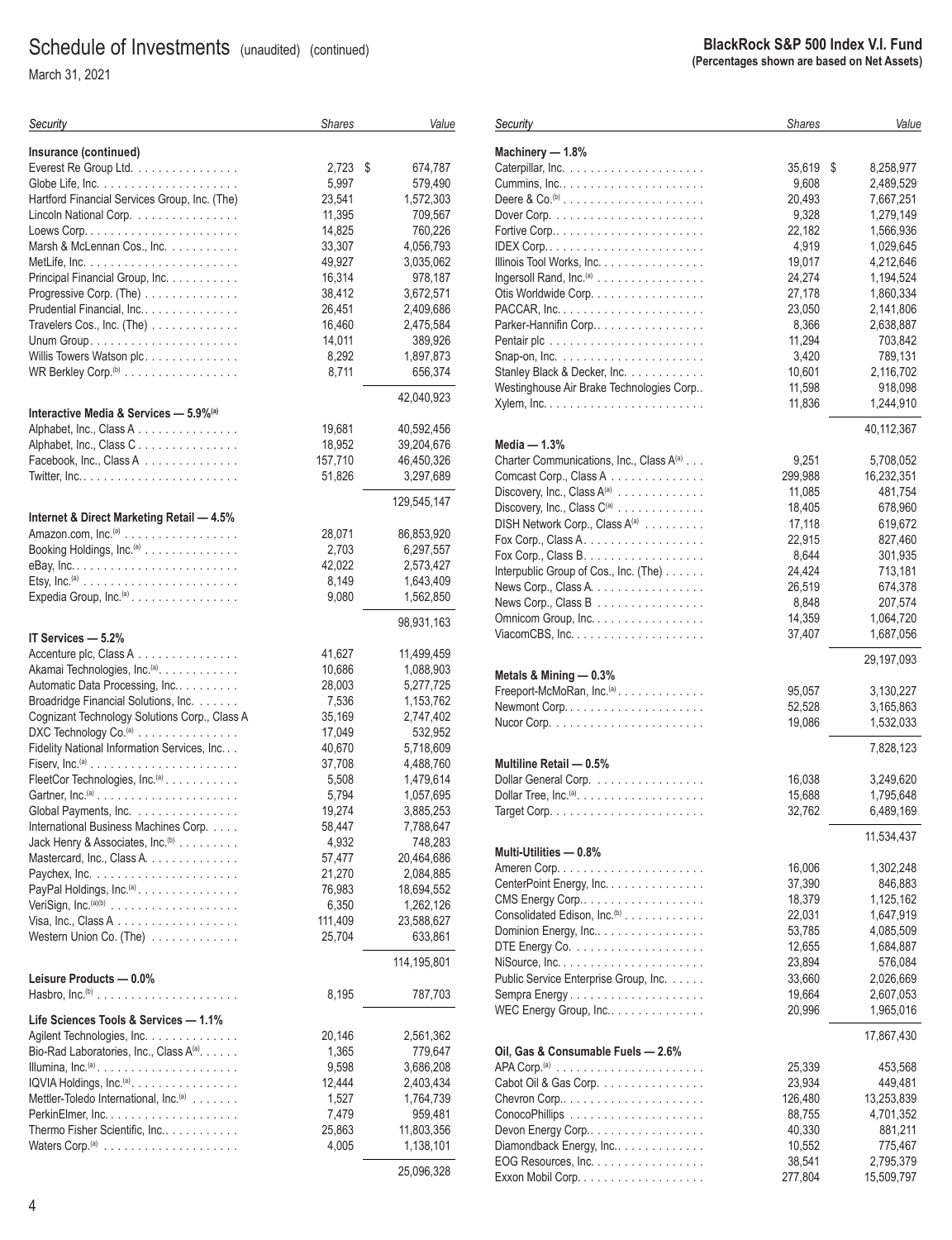March 31, 2021

| Security                                                             | <b>Shares</b> | Value           |
|----------------------------------------------------------------------|---------------|-----------------|
| Oil, Gas & Consumable Fuels (continued)                              |               |                 |
|                                                                      | 17,640        | \$<br>1,248,206 |
| HollyFrontier Corp                                                   | 10,018        | 358,444         |
| Kinder Morgan, Inc.                                                  | 129,232       | 2,151,713       |
| Marathon Oil Corp                                                    | 53,060        | 566,681         |
| Marathon Petroleum Corp.                                             | 42,301        | 2,262,681       |
| Occidental Petroleum Corp                                            | 55,981        | 1,490,214       |
|                                                                      | 29,684        | 1,503,791       |
|                                                                      | 28,989        | 2,363,763       |
| Pioneer Natural Resources Co. <sup>(b)</sup>                         | 13,371        | 2,123,582       |
| Valero Energy Corp                                                   | 27,149        | 1,943,868       |
| Williams Cos., Inc. (The)                                            | 78,173        | 1,851,918       |
| Personal Products - 0.2%                                             |               | 56,684,955      |
| Estee Lauder Cos., Inc. (The), Class A                               | 15,112        | 4,395,325       |
| Pharmaceuticals - 3.7%                                               |               |                 |
| Bristol-Myers Squibb Co                                              | 146,652       | 9,258,141       |
|                                                                      | 11,001        | 1,158,515       |
|                                                                      | 52,165        | 9,745,465       |
| Johnson & Johnson $\dots \dots \dots \dots \dots \dots$              | 172,358       | 28,327,037      |
|                                                                      | 166,228       | 12,814,517      |
|                                                                      | 9,152         | 370,382         |
|                                                                      | 365,198       | 13,231,124      |
| Viatris, $Inc^{(a)} \dots \dots \dots \dots \dots \dots \dots \dots$ | 79,566        | 1,111,537       |
|                                                                      | 31,128        | 4,902,037       |
| Professional Services - 0.4%                                         |               | 80,918,755      |
|                                                                      | 8,055         | 1,459,002       |
|                                                                      | 24,221        | 2,344,108       |
| Jacobs Engineering Group, Inc.                                       | 8,658         | 1,119,220       |
| Leidos Holdings, Inc.                                                | 8,570         | 825,120         |
| Nielsen Holdings plc.                                                | 24,420        | 614,163         |
| Robert Half International, Inc                                       | 7,745         | 604,652         |
| Verisk Analytics, Inc                                                | 10,495        | 1,854,362       |
|                                                                      |               | 8,820,627       |
| Real Estate Management & Development - 0.1%                          |               |                 |
| CBRE Group, Inc., Class A(a)                                         | 22,407        | 1,772,618       |
| Road & Rail - 1.0%                                                   |               |                 |
|                                                                      | 49,816        | 4,803,259       |
| JB Hunt Transport Services, Inc.                                     | 5,355         | 900,015         |
| Kansas City Southern.                                                | 5,915         | 1,561,087       |
| Norfolk Southern Corp                                                | 16,499        | 4,430,311       |
| Old Dominion Freight Line, Inc.                                      | 6,267         | 1,506,649       |
| Union Pacific Corp.                                                  | 43,963        | 9,689,885       |
| Semiconductors & Semiconductor Equipment - 5.6%                      |               | 22,891,206      |
| Advanced Micro Devices, Inc. <sup>(a)</sup>                          | 79,538        | 6,243,733       |
| Analog Devices, Inc                                                  | 24,272        | 3,764,102       |
| Applied Materials, Inc.                                              | 59,839        | 7,994,490       |
|                                                                      | 26,766        | 12,410,324      |
| Enphase Energy, Inc. <sup>(a)</sup>                                  | 8,437         | 1,368,144       |
|                                                                      | 266,467       | 17,053,888      |
|                                                                      | 10,043        | 3,318,207       |
| Lam Research Corp.                                                   | 9,381         | 5,583,946       |
| Maxim Integrated Products, Inc.                                      | 17,558        | 1,604,274       |
| Microchip Technology, Inc                                            | 17,586        | 2,729,699       |
| Micron Technology, Inc. <sup>(a)</sup>                               | 73,547        | 6,487,581       |
| Monolithic Power Systems, Inc.                                       | 2,807         | 991,461         |
|                                                                      | 40,670        | 21,714,933      |
| NXP Semiconductors NV                                                | 18,031        | 3,630,362       |
|                                                                      | 7,537         | 1,377,010       |
| QUALCOMM, Inc. <sup>(b)</sup>                                        | 74,309        | 9,852,630       |

#### **BlackRock S&P 500 Index V.I. Fund (Percentages shown are based on Net Assets)**

| Security                                                                         | <b>Shares</b> | Value           |
|----------------------------------------------------------------------------------|---------------|-----------------|
| Semiconductors & Semiconductor Equipment (continued)                             |               |                 |
| Skyworks Solutions, Inc.                                                         | 11,038        | \$<br>2,025,252 |
| Teradyne, Inc                                                                    | 10,980        | 1,336,046       |
| Texas Instruments, Inc                                                           | 60,311        | 11,398,176      |
|                                                                                  | 15,914        | 1,971,745       |
|                                                                                  |               | 122,856,003     |
| Software — 8.3%                                                                  |               |                 |
|                                                                                  | 31,519        | 14,983,187      |
|                                                                                  | 5,712         | 1,939,567       |
|                                                                                  | 14,467        | 4,009,529       |
| Cadence Design Systems, Inc. <sup>(a)</sup>                                      | 18,213        | 2,494,999       |
| Citrix Systems, Inc.                                                             | 8,079         | 1,133,968       |
| Fortinet, $\mathsf{Inc}.^{(\mathsf{a})}\dots\dots\dots\dots\dots\dots\dots\dots$ | 8,735         | 1,610,909       |
|                                                                                  | 17,923        | 6,865,584       |
|                                                                                  | 494,632       | 116,619,387     |
| NortonLifeLock, Inc.                                                             | 37,596        | 799,291         |
|                                                                                  | 121,639       | 8,535,409       |
| Paycom Software, Inc. <sup>(a)</sup>                                             | 3,227         | 1,194,183       |
| salesforce.com, $Inc^{(a)} \dots \dots \dots \dots \dots \dots$                  | 60,117        | 12,736,989      |
| $ServerNow, Inc.^{(a)} \ldots \ldots \ldots \ldots \ldots \ldots$                | 12,918        | 6,460,421       |
| Synopsys, $Inc^{(a)} \dots \dots \dots \dots \dots \dots \dots$                  | 9,968         | 2,469,871       |
| Tyler Technologies, Inc. <sup>(a)</sup>                                          | 2,612         | 1,108,872       |
|                                                                                  |               | 182,962,166     |
| Specialty Retail - 2.3%                                                          |               |                 |
| Advance Auto Parts, Inc                                                          | 4,404         | 808,090         |
|                                                                                  | 1,418         | 1,991,297       |
| Best Buy Co., Inc. ${}^{\textrm{\tiny{(b)}}}\dots\dots\dots\dots\dots\dots\dots$ | 15,394        | 1,767,385       |
|                                                                                  | 10,758        | 1,427,156       |
|                                                                                  | 14,155        | 421,536         |
| Home Depot, Inc. $(The)$                                                         | 70,735        | 21,591,859      |
| L Brands, $Inc^{(a)} \dots \dots \dots \dots \dots \dots \dots$                  | 15,604        | 965,263         |
|                                                                                  | 48,125        | 9,152,413       |
| O'Reilly Automotive, Inc. <sup>(a)</sup>                                         | 4,512         | 2,288,712       |
|                                                                                  | 23,354        | 2,800,378       |
| TJX Cos., Inc. (The).                                                            | 79,197        | 5,238,882       |
|                                                                                  | 7,564         | 1,339,433       |
| Ulta Beauty, Inc. $(a)$                                                          | 3,763         | 1,163,407       |
| Technology Hardware, Storage & Peripherals - 6.0%                                |               | 50,955,811      |
|                                                                                  | 1,035,064     | 126,433,068     |
| Hewlett Packard Enterprise Co.                                                   | 83,500        | 1,314,290       |
|                                                                                  | 82,091        | 2,606,389       |
|                                                                                  | 14,921        | 1,084,309       |
| Seagate Technology plc <sup>(b)</sup>                                            | 13,182        | 1,011,719       |
| Western Digital Corp.                                                            | 19,531        | 1,303,694       |
|                                                                                  |               | 133,753,469     |
| Textiles, Apparel & Luxury Goods — 0.7%                                          |               |                 |
|                                                                                  | 23,134        | 455,046         |
| NIKE, Inc., Class B $\ldots \ldots \ldots \ldots \ldots$                         | 83,260        | 11,064,421      |
|                                                                                  | 4,733         | 500,278         |
| Ralph Lauren Corp. <sup>(a)</sup>                                                | 3,279         | 403,841         |
| Tapestry, $Inc^{(a)} \dots \dots \dots \dots \dots \dots \dots$                  | 17,332        | 714,252         |
| Under Armour, Inc., Class A <sup>(a)</sup> .                                     | 12,618        | 279,615         |
| Under Armour, Inc., Class C <sup>(a)</sup>                                       | 13,493        | 249,081         |
|                                                                                  | 21,362        | 1,707,251       |
| Tobacco — 0.7%                                                                   |               | 15,373,785      |
|                                                                                  | 122,607       | 6,272,574       |
| Philip Morris International, Inc.                                                | 102,319       | 9,079,788       |
|                                                                                  |               |                 |
|                                                                                  |               | 15,352,362      |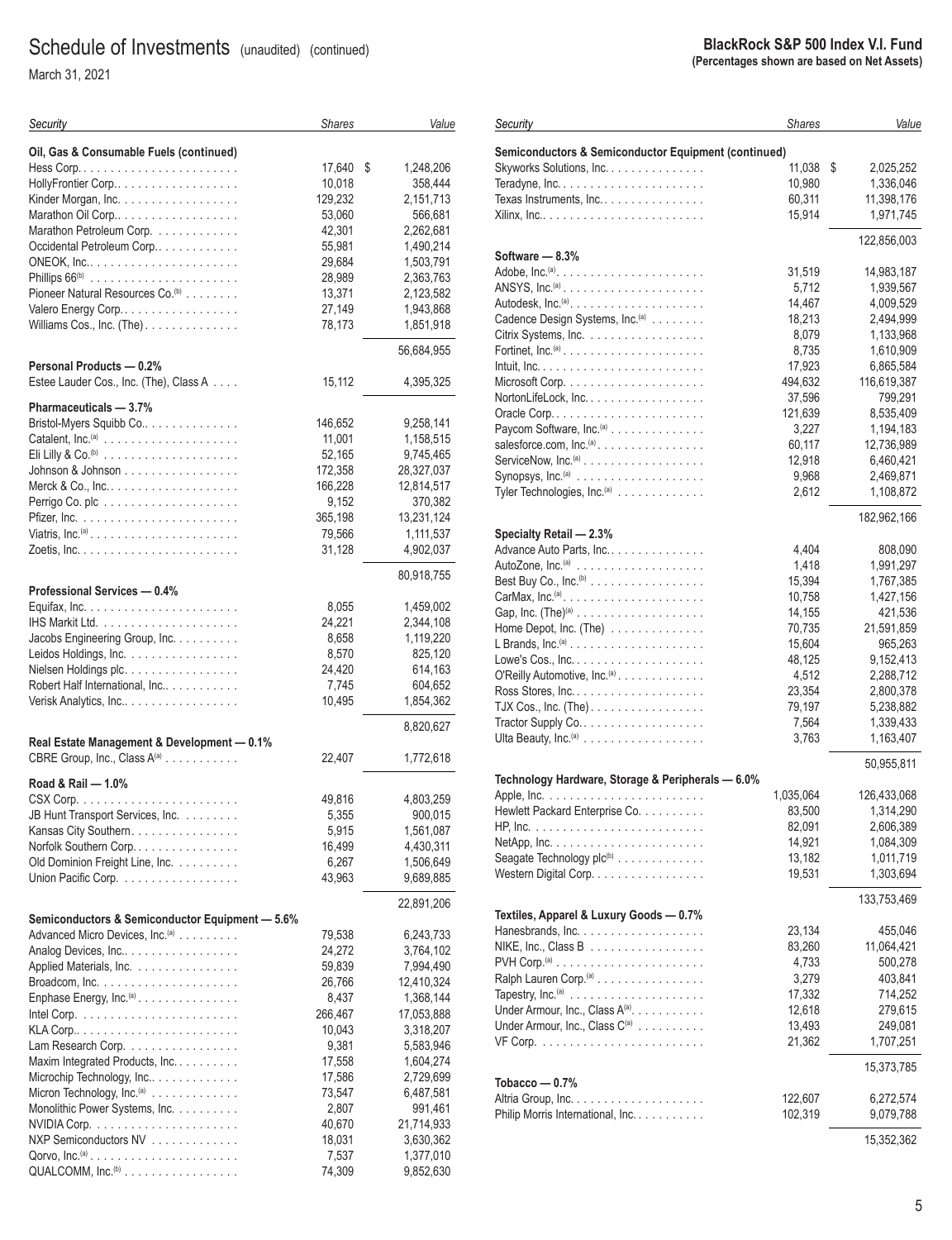### Schedule of Investments (unaudited)

March 31, 2021

| Security                                        | <b>Shares</b> | Value           |
|-------------------------------------------------|---------------|-----------------|
| Trading Companies & Distributors - 0.2%         |               |                 |
| $Fastenal Co.$                                  | 36.944        | 1.857.544<br>-S |
| United Rentals, $Inc(a)$                        | 4.818         | 1,586,616       |
|                                                 | 2,971         | 1,191,163       |
|                                                 |               | 4.635.323       |
| Water Utilities - 0.1%                          |               |                 |
| American Water Works Co., Inc. <sup>(b)</sup> . | 12.108        | 1,815,231       |
| Wireless Telecommunication Services - 0.2%      |               |                 |
| $T$ -Mobile US, Inc. <sup>(a)</sup>             | 38.475        | 4.820.533       |
| Total Common Stocks - 99.7%                     |               |                 |
| $(Cost: $836,907,098)$                          |               | 2.204.720.500   |
| Total Long-Term Investments - 99.7%             |               |                 |
|                                                 |               | 2.204.720.500   |

| Security                                                                                                                 | <b>Shares</b> | Value                         |
|--------------------------------------------------------------------------------------------------------------------------|---------------|-------------------------------|
| Short-Term Securities — 2.0% <sup>(c)*</sup>                                                                             |               |                               |
| BlackRock Liquidity Funds, T-Fund, Institutional                                                                         | 5.585.051 \$  | 5.585.051                     |
| SL Liquidity Series, LLC, Money Market Series,                                                                           | 38.683.947    | 38.695.553                    |
| Total Short-Term Securities — 2.0%                                                                                       |               | 44.280.604                    |
| Total Investments — 101.7%<br>$(Cost: $881,187,702)$<br>Liabilities in Excess of Other Assets — (1.7)% $\dots\dots\dots$ |               | 2.249.001.104<br>(38,608,075) |
|                                                                                                                          |               | 2.210.393.029                 |

(a) Non-income producing security.<br>(b) All or a portion of this security is

(b) All or a portion of this security is on loan.<br>
(c) Annualized 7-day yield as of period end.<br>
(d) All or a portion of this security was purch-

All or a portion of this security was purchased with the cash collateral from loaned securities.

· Investments in issuers considered to be affiliate(s) of the Fund during the period ended March 31, 2021 for purposes of Section 2(a)(3) of the Investment Company Act of 1940, as amended, were as follows:

| Affiliated Issuer                               | Value at<br>12/31/20 | Purchases at<br>Cost     | Proceeds from<br>Sale | Net<br>Realized<br>Gain (Loss) | Change in<br>Unrealized<br>Appreciation<br>(Depreciation) |     | Value at<br>03/31/21 | <b>Shares</b><br>Held at<br>03/31/21 | Income                | Capital Gain<br><b>Distributions</b><br>from<br>Underlying<br>Funds |
|-------------------------------------------------|----------------------|--------------------------|-----------------------|--------------------------------|-----------------------------------------------------------|-----|----------------------|--------------------------------------|-----------------------|---------------------------------------------------------------------|
| <b>BlackRock Liquidity Funds,</b>               |                      |                          |                       |                                |                                                           |     |                      |                                      |                       |                                                                     |
| T-Fund, Institutional Class <sup>(a)</sup> . \$ | 20.694.526 \$        | $\overline{\phantom{m}}$ | (15,109,475) \$       | $-$ \$                         | $\qquad \qquad -$                                         | S   | 5,585,051            | 5,585,051 \$                         | 644 \$                |                                                                     |
| SL Liquidity Series, LLC, Money                 |                      |                          |                       |                                |                                                           |     |                      |                                      |                       |                                                                     |
| Market Series <sup>(a)</sup>                    | 13.895.670           | 24.797.222               |                       | 2.661                          | —                                                         |     | 38.695.553           | 38.683.947                           | 16.067 <sup>(b)</sup> |                                                                     |
| BlackRock, Inc.                                 | 6,836,592            |                          | (132, 607)            | 94.696                         | 204.100                                                   |     | 7.002.781            | 9,288                                | 38.359                |                                                                     |
|                                                 |                      |                          |                       | 97,357<br>S                    | 204.100                                                   | \$. | 51.283.385           |                                      | 55,070 \$             |                                                                     |

(a) Represents net amount purchased (sold).<br>
(b) All or a portion represents securities lend

All or a portion represents securities lending income earned from the reinvestment of cash collateral from loaned securities, net of fees and collateral investment expenses, and other payments to and from borrowers of securities.

For Fund compliance purposes, the Fund's industry classifications refer to one or more of the industry sub-classifications used by one or more widely recognized market indexes or rating group indexes, and/or as defined by the investment adviser. These definitions may not apply for purposes of this report, which may combine such industry sub-classifications for reporting ease.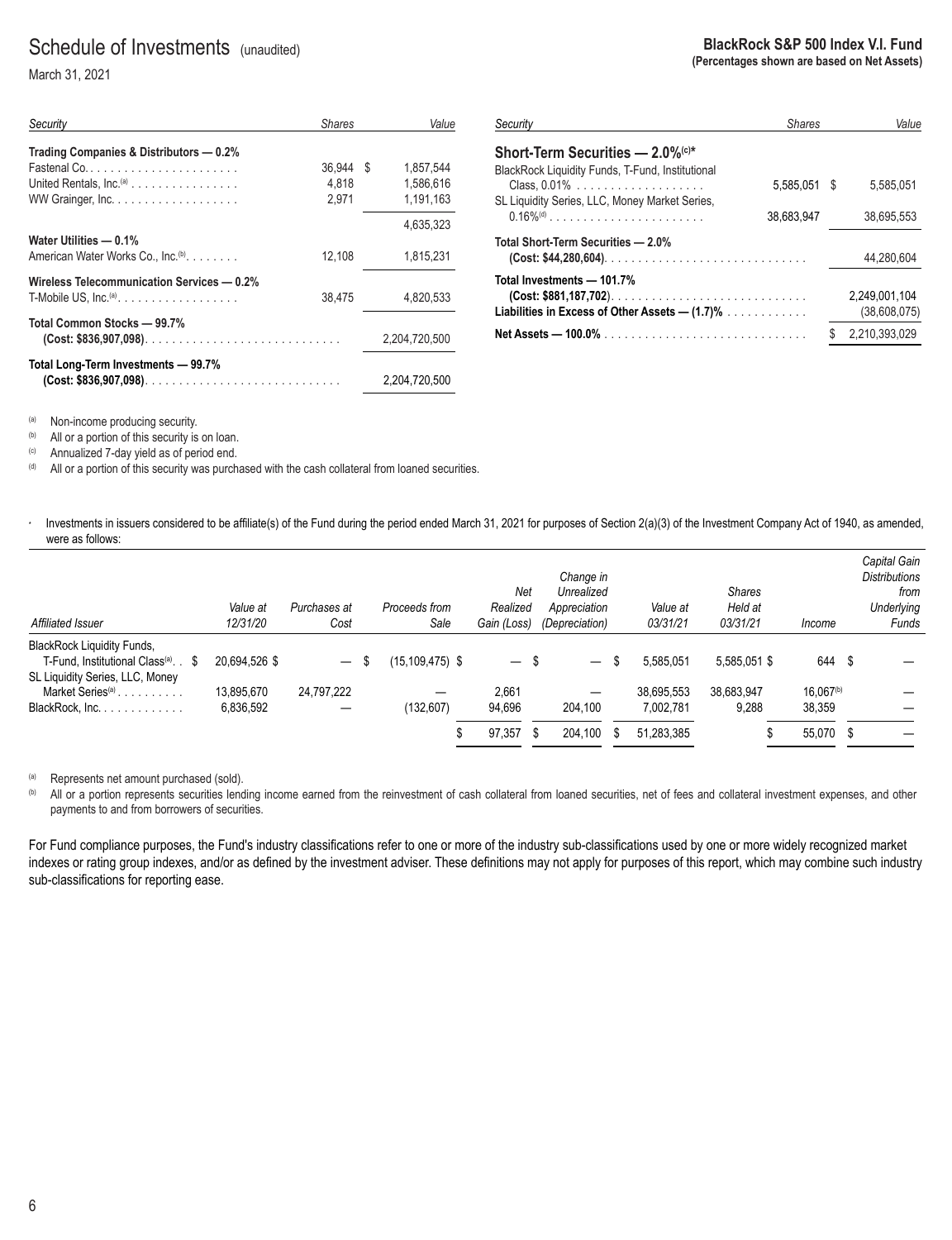March 31, 2021

### **Derivative Financial Instruments Outstanding as of Period End**

### **Futures Contracts**

| Description                            | Number of<br>Contracts | Expiration<br>Date | Notional<br>Amount (000) | Value/<br>Unrealized<br>Appreciation<br>(Depreciation) |
|----------------------------------------|------------------------|--------------------|--------------------------|--------------------------------------------------------|
| Long Contracts<br>S&P 500 E-Mini Index | 36                     | 06/18/21           | 7.141                    | 65,805                                                 |

### Glossary of Terms Used in this Report

### **Portfolio Abbreviations**

MSCI Morgan Stanley Capital International S&P Standard & Poor's